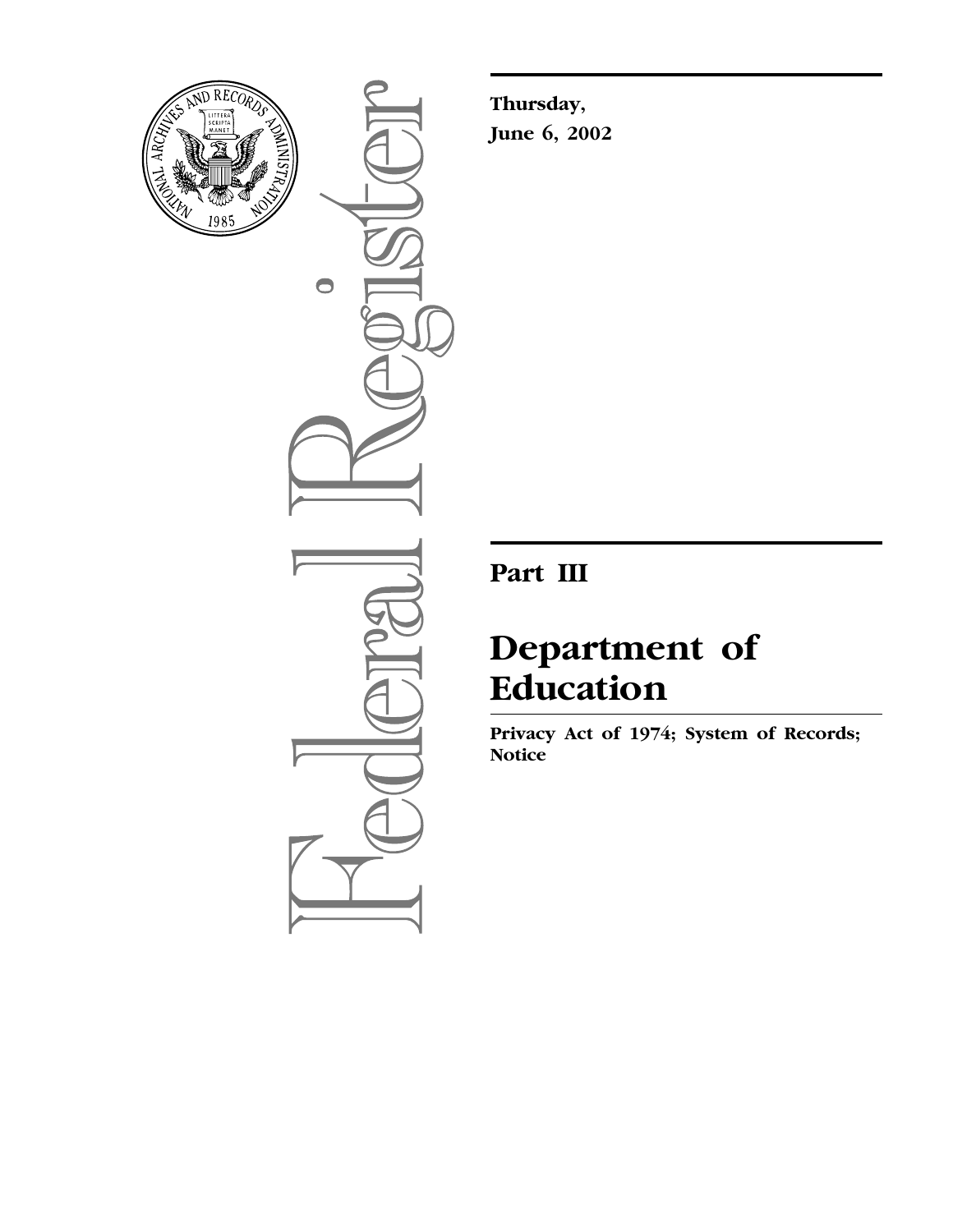# **DEPARTMENT OF EDUCATION**

# **Privacy Act of 1974; System of Records**

**AGENCY:** Office of Elementary and Secondary Education, School Improvement Programs, Department of Education.

**ACTION:** Notice of a new system of records.

**SUMMARY:** In accordance with the Privacy Act of 1974, as amended, (Privacy Act) the Department of Education (the Department) publishes this notice of a new system of records entitled ''Native Hawaiian Education Council (18–14–03).'' The system will contain information on individuals who have been nominated and are interested in serving on the Native Hawaiian Education Council. The information maintained in the system of records entitled ''Native Hawaiian Education Council'' will consist of one or more of the following: Name, title, sex, place and date of birth, home address, business address, organizational affiliation, phone numbers, fax numbers, e-mail addresses, degrees held, general educational background, ethnic background, resume, curriculum vitae, previous or current membership on the Native Hawaiian Education Council, source who recommended the individual for membership on the council, and miscellaneous correspondence. The information that will form the new system of records will be collected through various sources, including telephone, written, and e-mail inquiries, as well as written requests to be included with letters of recommendation describing the qualifications of those individuals for service on the Native Hawaiian Education Council, and addresses and telephone numbers of those individuals. The information will be used to fulfill the requirement outlined in section 7204 of the Elementary and Secondary Education Act of 1965 (ESEA), as amended by the No Child Left Behind Act of 2001 (Pub. L. 107–110). **DATES:** The Department seeks comment on the new system of records described in this notice, in accordance with the requirements of the Privacy Act. We must receive your comments on or before July 8, 2002.

The Department filed a report describing the new system of records covered by this notice with the Chair of the Senate Committee on Governmental Affairs, the Chair of the House Committee on Government Reform, and the Administrator of the Office of Information and Regulatory Affairs,

Office of Management and Budget (OMB) on May 31, 2002. This new system of records will become effective at the later date of— (1) the expiration of the 40-day period for OMB review on July 10, 2002, or (2) July 8, 2002, unless the system of records needs to be changed as a result of public comment or OMB review.

**ADDRESSES:** Address all comments about the proposed routine uses to Lynn Thomas, Program Officer, Native Hawaiian Education Program, Office of Elementary and Secondary Education, School Improvement Programs, U.S. Department of Education, 400 Maryland Avenue, SW., Federal Building 6, Room 3C126, Washington, DC 20202–4160. If you prefer to send comments through the Internet, use the following address: *comments@ed.gov.* 

You must include the term ''Native Hawaiian Education Council'' in the subject line of your electronic comment.

During and after the comment period, you may inspect all comments about this notice in room 3C126, 400 Maryland Avenue, SW., Federal Building 6, Washington, DC, between the hours of 8 a.m. and 4:30 p.m., Eastern Time, Monday through Friday of each week except Federal holidays.

# **Assistance to Individuals With Disabilities in Reviewing the Rulemaking Record**

On request, we will supply an appropriate aid, such as a reader or print magnifier, to an individual with a disability who needs assistance to review the comments or other documents in the public rulemaking record for this notice. If you want to schedule an appointment for this type of aid, please contact the person listed under **FOR FURTHER INFORMATION CONTACT.** 

# **FOR FURTHER INFORMATION CONTACT:**

Lynn Thomas. Telephone: (202) 260– 1541. If you use a telecommunications device for the deaf (TDD), you may call the Federal Information Relay Service (FIRS) at 1–800–877–8339.

Individuals with disabilities may obtain this document in an alternative format (e.g., Braille, large print, audiotape, or computer diskette) on request to the contact person listed under **FOR FURTHER INFORMATION CONTACT.** 

#### **SUPPLEMENTARY INFORMATION:**

#### **Introduction**

The Privacy Act (5 U.S.C. 552a(e)(4)) requires the Department to publish in the **Federal Register** this notice of a new system of records managed by the Department. The Department's

regulations implementing the Privacy Act are contained in the Code of Federal Regulations (CFR) in 34 CFR part 5b.

The Privacy Act applies to a record about an individual that contains individually identifiable information that is retrieved by a unique identifier associated with each individual, such as a name or social security number. The information about each individual is called a ''record'' and the system, whether manual or computer-based, is called a ''system of records.'' The Privacy Act requires each agency to publish notices of systems of records in the **Federal Register** and to prepare reports to the Office of Management and Budget (OMB) whenever the agency publishes a new system of records.

#### **Electronic Access to This Document**

You may view this document, as well as other Department of Education documents published in the **Federal Register** in text or Adobe Portable Document Format (PDF) on the Internet at the following site: *http://www.ed.gov/ legislation/FedRegister.* 

To use PDF you must have Adobe Acrobat Reader, which is available free at this site. If you have questions about using PDF, call the U.S. Government Printing Office (GPO), toll-free, at 1– 888–293–6498; or in the Washington DC, area at (202) 512–1530.

**Note:** The official version of this document is the document published in the **Federal Register**. Free Internet access to the official version of the **Federal Register** and the Code of Federal Regulations is available on GPO access at: *http://www.access.gpo.gov/nara/ index.html.* 

Dated: May 31, 2002.

#### **Susan B. Neuman,**

*Assistant Secretary for Elementary and Secondary Education.* 

For the reasons discussed in the preamble, the Office of Elementary and Secondary Education of the U.S. Department of Education publishes a notice of a new system of records to read as follows:

# **18–14–03**

#### **SYSTEM NAME:**

Native Hawaiian Education Council Membership.

#### **SECURITY CLASSIFICATION:**

# None.

# **SYSTEM LOCATION:**

School Improvement Programs, Office of Elementary and Secondary Education, U.S. Department of Education, 400 Maryland Avenue, SW., Room 3C126, Washington, DC 20202– 6140.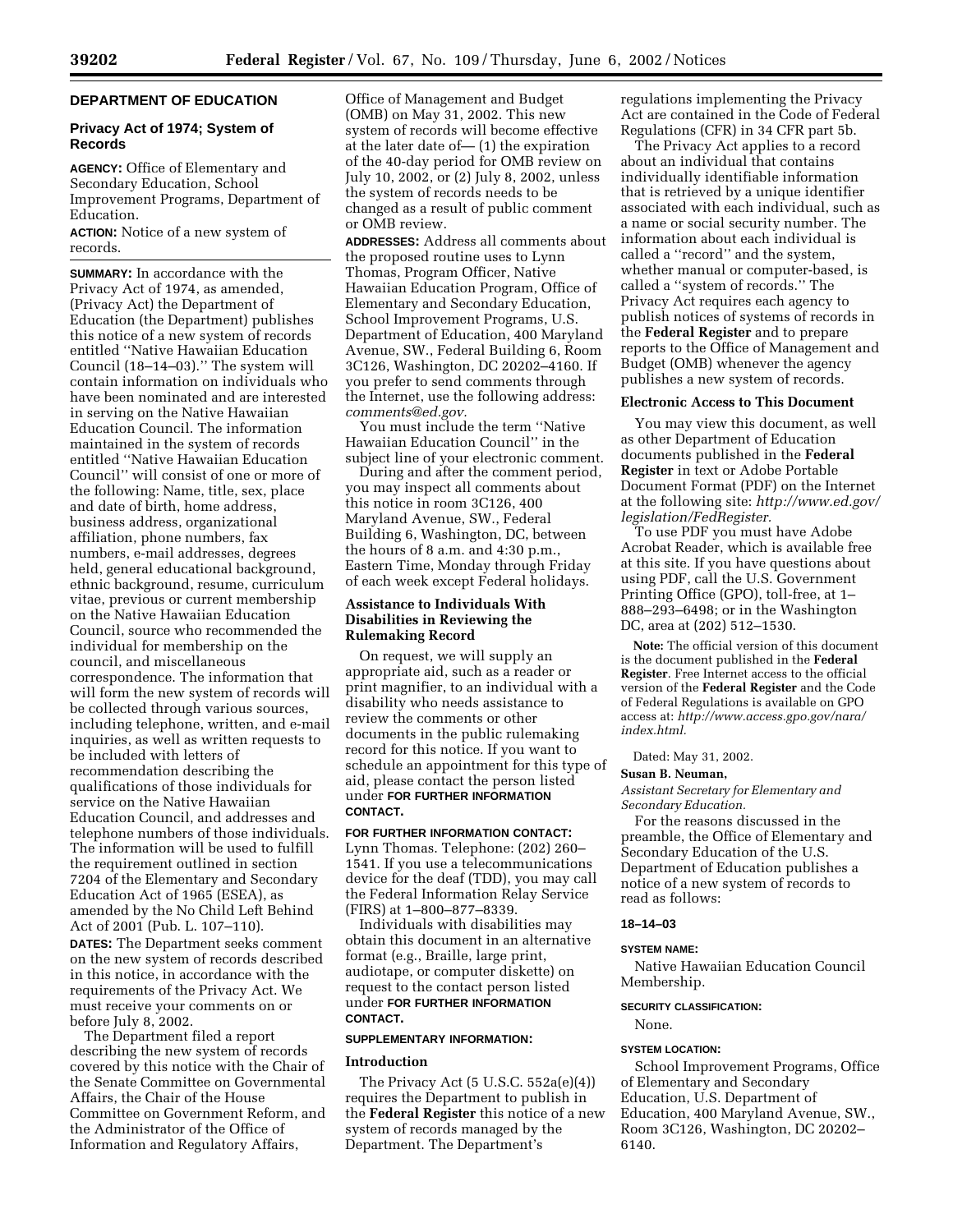#### **CATEGORIES OF INDIVIDUALS COVERED BY THE SYSTEM:**

Individuals who have been or are presently members of or are being considered for membership on the Native Hawaiian Education Council.

#### **CATEGORIES OF RECORDS IN THE SYSTEM:**

Records in this system consist of one or more of the following: Name, title, sex, place and date of birth, home address, business address, organizational affiliation, phone numbers, fax numbers, e-mail addresses, degrees held, general educational background, ethnic background, resume, curriculum vitae, previous or current membership on the Native Hawaiian Education Council, source who recommended the individual for membership on the advisory council, and miscellaneous correspondence.

#### **AUTHORITY FOR MAINTENANCE OF THE SYSTEM:**

Section 7204 of the Elementary and Secondary Education Act of 1965 (ESEA), as amended by the No Child Left Behind Act of 2001 (Pub. L. 107– 110).

#### **PURPOSE(S):**

To establish a Native Hawaiian Education Council to help coordinate the educational and related services available to Native Hawaiians, including programs receiving funding under the Native Hawaiian Education Act.

#### **ROUTINE USES OF RECORDS MAINTAINED IN THE SYSTEM, INCLUDING CATEGORIES OF USERS AND THE PURPOSES OF SUCH USES:**

The Department of Education (Department) may disclose information contained in a record in this system of records under the routine uses listed in this system of records without the consent of the individual if the disclosure is compatible with the purposes for which the record was collected. These disclosures may be made on a case-by-case basis or, if the Department has complied with the computer matching requirements of the Act, under a computer matching agreement.

(1) *Litigation and Alternative Dispute Resolution (ADR) Disclosures.* 

(a) *Introduction.* In the event that one of the following parties is involved in litigation or ADR, or has an interest in litigation or ADR, the Department may disclose certain records to the parties described in paragraphs (b), (c), and (d) of this routine use under the conditions specified in those paragraphs:

(i) The Department of Education, or any component of the Department; or

(ii) Any Department employee in his or her official capacity; or

(iii) Any Department employee in his or her individual capacity if the Department of Justice (DOJ) has agreed to provide or arrange for representation for the employee;

(iv) Any Department employee in his or her individual capacity if the agency has agreed to represent the employee; or

(v) The United States if the Department determines that the litigation is likely to affect the Department or any of its components.

(b) *Disclosure to the DOJ.* If the Department determines that disclosure of certain records to the DOJ is relevant and necessary to litigation or ADR, the Department may disclose those records as a routine use to the DOJ.

(c) *Administrative Disclosures.* If the Department determines that disclosure of certain records to an adjudicative body before which the Department is authorized to appear, an individual or entity designated by the Department or otherwise empowered to resolve or mediate disputes is relevant and necessary to the administrative litigation, the Department may disclose those records as a routine use to the adjudicative body, individual, or entity.

(d) *Parties, Counsels, Representatives, and Witnesses.* If the Department determines that disclosure of certain records to a party, counsel, representative, or witness in an administrative proceeding is relevant and necessary to the litigation, the Department may disclose those records as a routine use to the party, counsel, representative, or witness.

(2) *Contract Disclosure.* If the Department contracts with an entity for the purposes of performing any function that requires disclosure of records in this system to employees of the contractor, the Department may disclose the records to those employees. Before entering into such a contract, the Department shall require the contractor to maintain Privacy Act safeguards as required under 5 U.S.C. 552a(m) with respect to the records in the system.

(3) *Research Disclosure.* The Department may disclose records to a researcher if an appropriate official of the Department determines that the individual or organization to which the disclosure would be made is qualified to carry out specific research that is compatible with the purposes of this system of records. The official may disclose records from this system of records to that researcher solely for the purpose of carrying out that research that is compatible with the purposes of this system of records. The researcher shall be required to maintain Privacy Act safeguards with respect to the disclosed records.

(4) *Congressional Member Disclosure.*  The Department may disclose records to a Member of Congress from the record of an individual in response to an inquiry from the Member made at the written request of that individual. The Member's right to the information is no greater than the right of the individual who requested it.

(5) *Freedom of Information Act (FOIA) Advice Disclosure.* In the event that the Department deems it desirable or necessary, in determining whether particular records are required to be disclosed under the Freedom of Information Act, disclosure may be made to the Department of Justice or the Office of Management and Budget for the purpose of obtaining their advice.

(6) *Disclosure to the Department of Justice.* The Department may disclose records to the DOJ to the extent necessary for obtaining DOJ advice on any matter relevant to an audit, inspection, or other inquiry related to the programs covered by this system.

#### **POLICIES AND PRACTICES FOR STORING, RETRIEVING, ACCESSING, RETAINING, AND DISPOSING OF RECORDS IN THE SYSTEM: STORAGE:**

Records are maintained in hard copy filed in file cabinets and on personal computers.

#### **RETRIEVABILITY:**

Records are retrieved by the name of the individual.

#### **SAFEGUARDS:**

Direct access to records is restricted to authorized personnel through locked files, rooms, and buildings, as well as building pass and security guard sign-in systems. Furthermore, the designated individuals' access to personal computers, the network, and the system of records will require personal identifiers and unique passwords, which will be periodically changed to prevent unauthorized access.

#### **RETENTION AND DISPOSAL:**

Records are disposed of in accordance with the Department's Records Disposition Schedules (ED/RDS), Part 5 and the National Archives and Records Administration's General Records Schedules (GRS) 16, item 8.

#### **SYSTEM MANAGER(S) AND ADDRESS:**

Native Hawaiian Program Manager, School Improvement Programs, U.S. Department of Education, 400 Maryland Avenue, SW., Room 3E126, Washington, DC 20202–6140.

#### **NOTIFICATION PROCEDURE:**

If you wish to determine whether a record exists regarding you in this